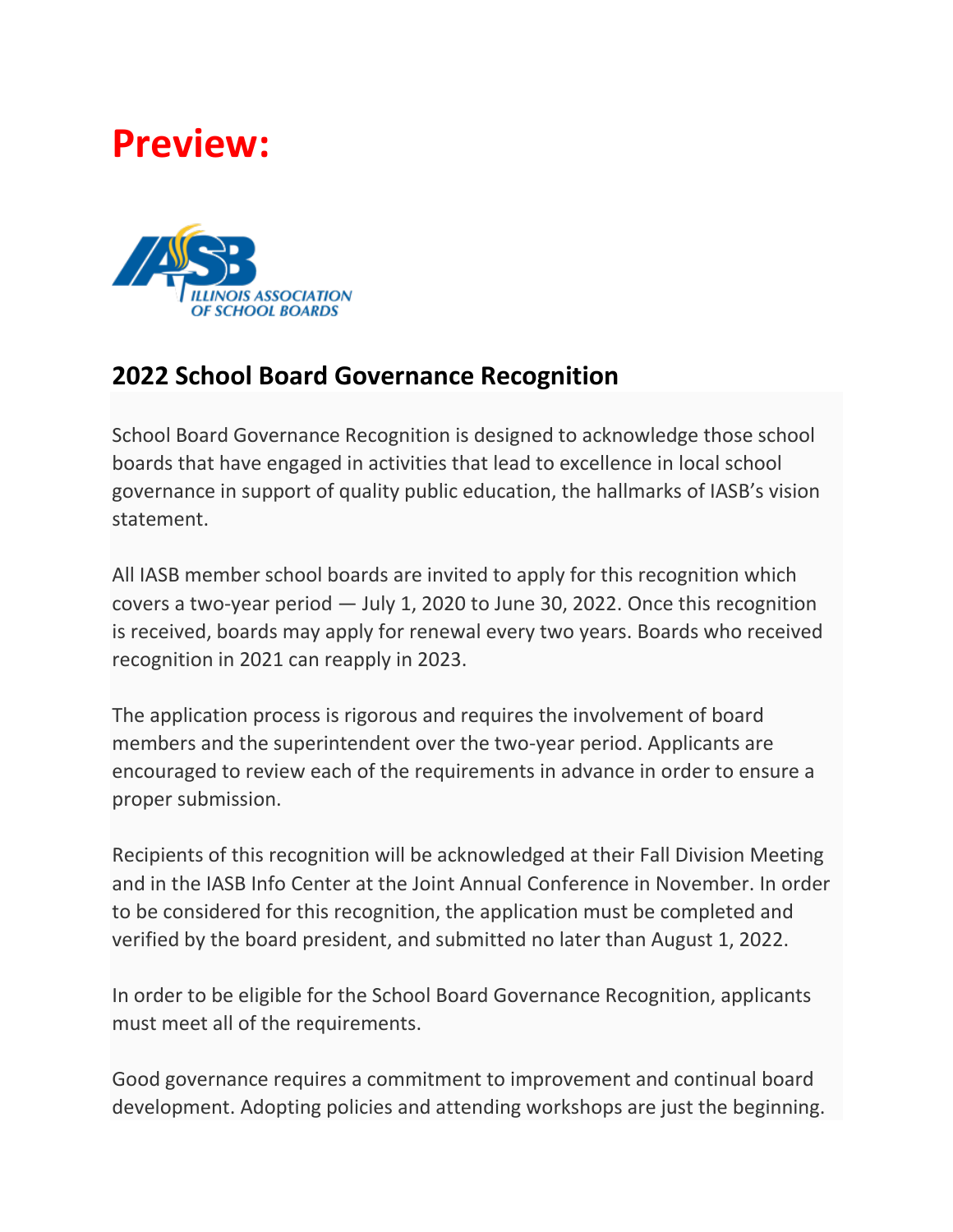This recognition is intended to honor boards who model these best practices on an ongoing basis.

Applicants are asked to submit documentation that shows the work of good governance.

Unless noted, responses directing the committee to view the district website will not be considered.

ONLINE SUBMISSION IS REQUIRED FOR THIS APPLICATION

# **Directions and Recommendations:**

**1.** Preview the application and requirements before you gather your materials.

**2.** We recommend starting with a Word document, to draft, proof, and edit. Then copy/paste into the application form. Remember that word count limits apply.

**3.** Collect and organize the supporting files and URLs you will need to upload.

**4.** Use the same device for the entire completion of the submission process. As long as you use one device, you can access and exit the application as many times as necessary and your partially completed application will be saved until you complete and submit.

**5.** When you have completed the application and reviewed your work, click the submit button. After you submit, you will not be able to access the application again.

**6.** You will receive an automatic email that will verify that your application is received.

**7.** Applications must be completed and submitted no later than end of the day, August 1, 2022. Incomplete applications will not be accepted

**8.** If you have any questions/issues, please contact Peggy Goone at [pgoone@iasb.com](mailto:pgoone@iasb.com) or 217/528-9688, ext 1103.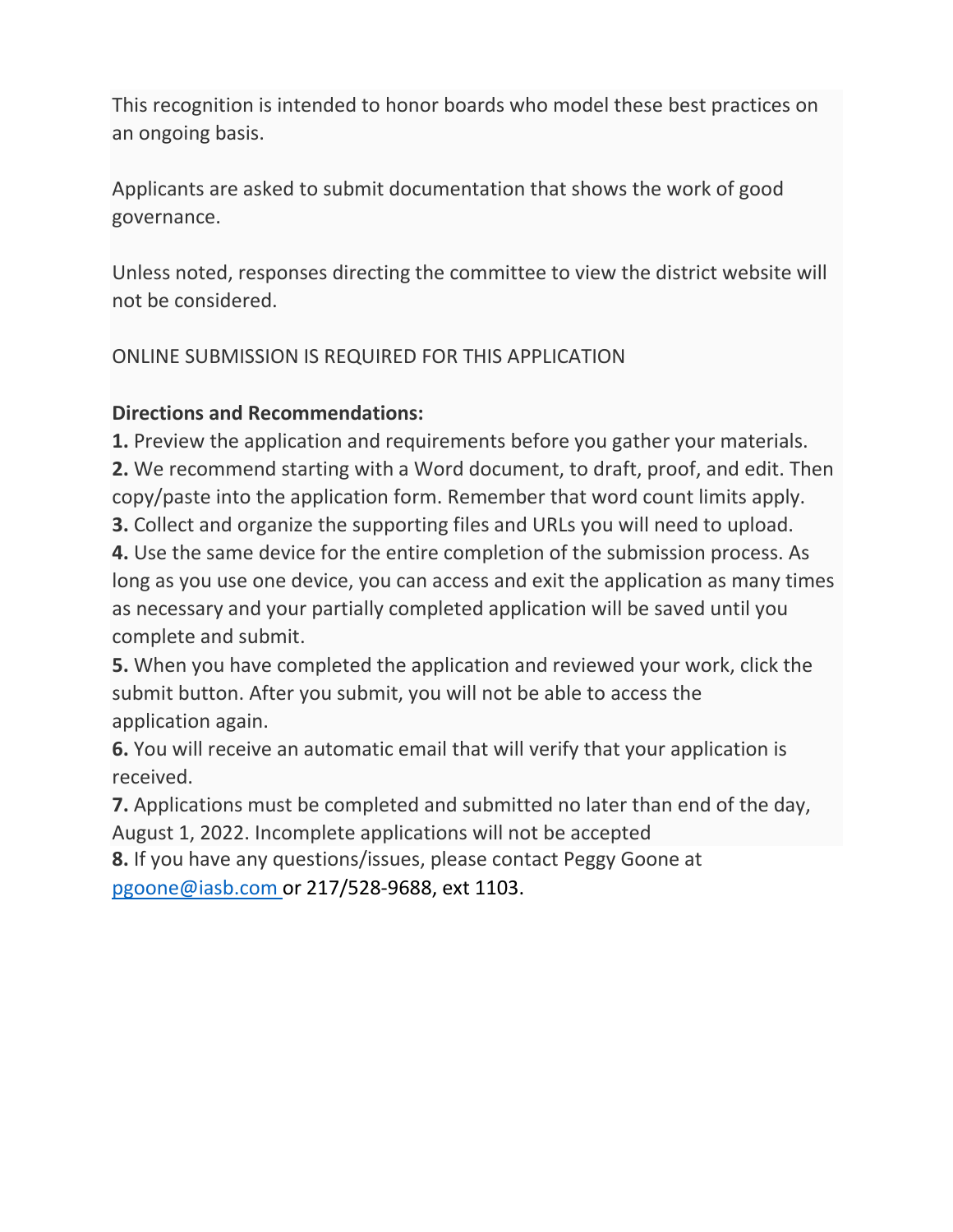# **School Board Governance Recognition Application Questions:**

#### **District Information:**

District Name (Text) IASB Division (Text) Board President (Text) Board President Email (Email) Superintendent Name (Text) Superintendent Email (Email)

#### **Contact Person (in case of questions and follow-up):**

Name: (Text) Position (e.g., Board President, Board Member): (Text) Contact Email: (Email) Daytime Phone Number: (Phone number)

**The board has shown commitment to following IASB Foundational Principles of Effective Governance as evidenced by:**

**\_\_\_\_\_\_\_\_\_\_\_\_\_\_\_\_\_\_\_\_\_\_\_\_\_\_\_\_\_\_\_\_\_\_\_\_\_\_\_\_\_\_\_\_\_\_\_\_\_\_\_\_\_\_\_\_\_\_\_\_\_\_**

**A. Adopting and communicating written mission/vision and goals. The board has a responsibility to clarify district purpose through its unique mission, vision, and goal-setting process.**

**A-1.** Submit a brief description of your efforts to communicate your mission, vision, and goals to district stakeholders (staff, parents, community, etc.).

(Text, 250 words or less)

**A-2**. Attach documentation containing the current mission, vision, and goals. (Upload one PDF *or* one Word doc.)

**B. Connecting with the community on issues of importance to the district. Effective boards engage in two-way communication with district parents, staff, and community members.**

**B.** Submit a brief description of the process(es) used for your board's community connection activities (e.g. surveys, district planning sessions, focus groups, etc.). How is your board informing your community? How are you listening to your community? (Text, 250 words or less)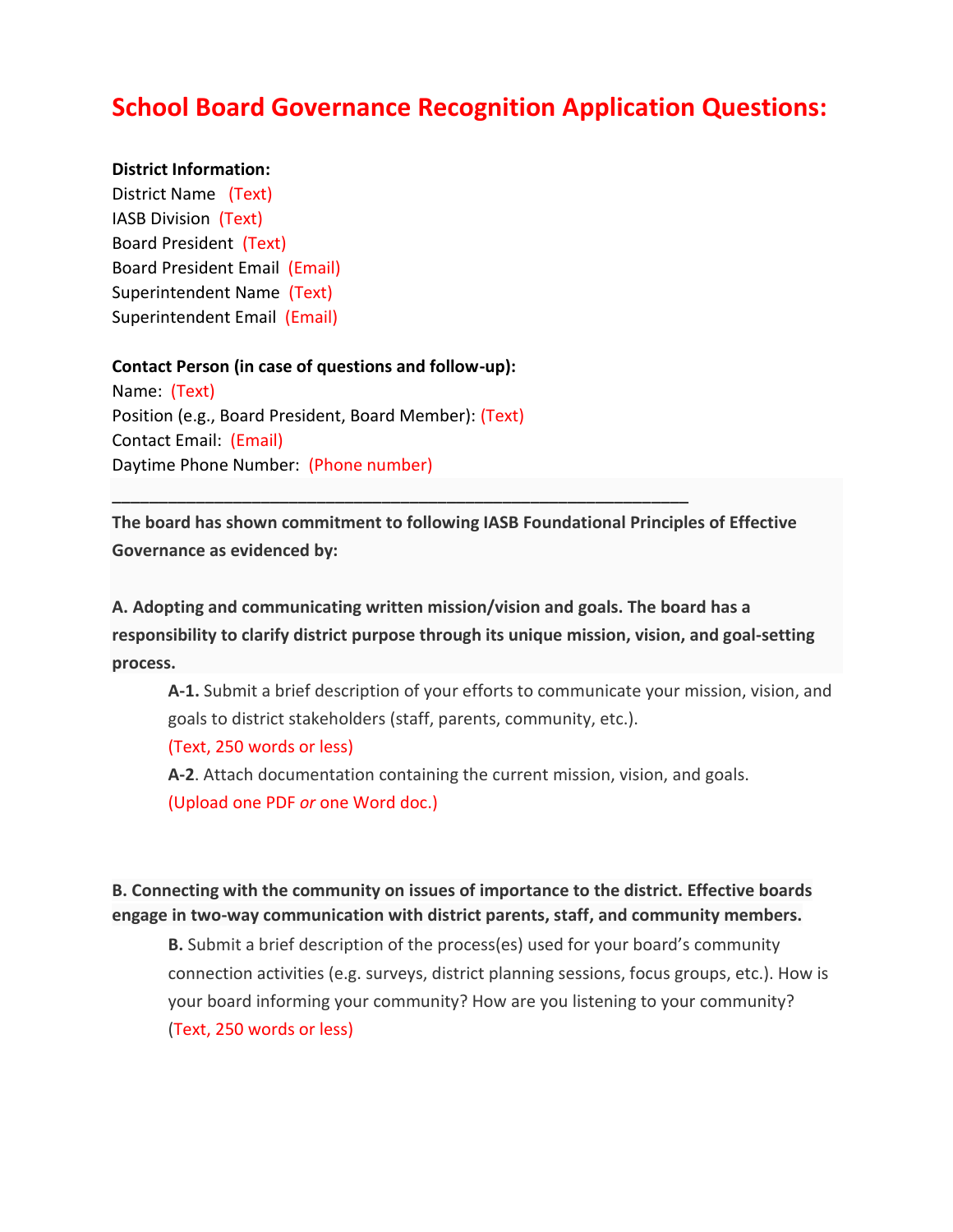**C. Having and implementing a superintendent evaluation process that culminates in a formal annual superintendent evaluation. The board has a responsibility to communicate expectations and provide meaningful feedback regarding performance.**

**C.** Submit a brief description of the process that involves the steps, timeline, and a description of the superintendent evaluation instrument.

(Text, 250 words or less)

**D. Conducting regular policy reviews and maintaining a current, updated policy manual. Good governance requires the board to maintain up-to-date policies in order to give direction to the district.**

**D-1.** Submit a brief description of the policymaking, review, and updating processes used by your board. Include the meeting dates when the board discussed policy revisions over the past two years.

# (Text, 250 words or less)

**\*\*D-2.** Submit URL to district's policy manual on your district's website (if available). (If available, copy URL to district's policy manual)

#### **E. Monitoring progress toward district ends (mission/vision, goals) with the use of data.**

**E.** Submit a brief written description of the board's efforts to monitor progress by reviewing data.

(Text, 250 words or less)

**F. Implementing an orientation process for newly seated board members that minimally includes an overview of the district and board processes and involves both the superintendent and veteran board members.**

**F-1.** Submit a brief description of your orientation process (e.g., what is included and who is involved in the orientation).

# (Text, 250 words or less)

**F-2.** Attach a copy of any relevant agenda or meeting documentation that will show a formal process to orient new board members - beyond the board reorganization meeting.

(Upload one PDF *or* one Word doc.)

# **G. Having an agreed-upon, written and adopted code of conduct.**

G. Attach documentation of the district's Code of Conduct (Upload one PDF *or* one Word doc.)